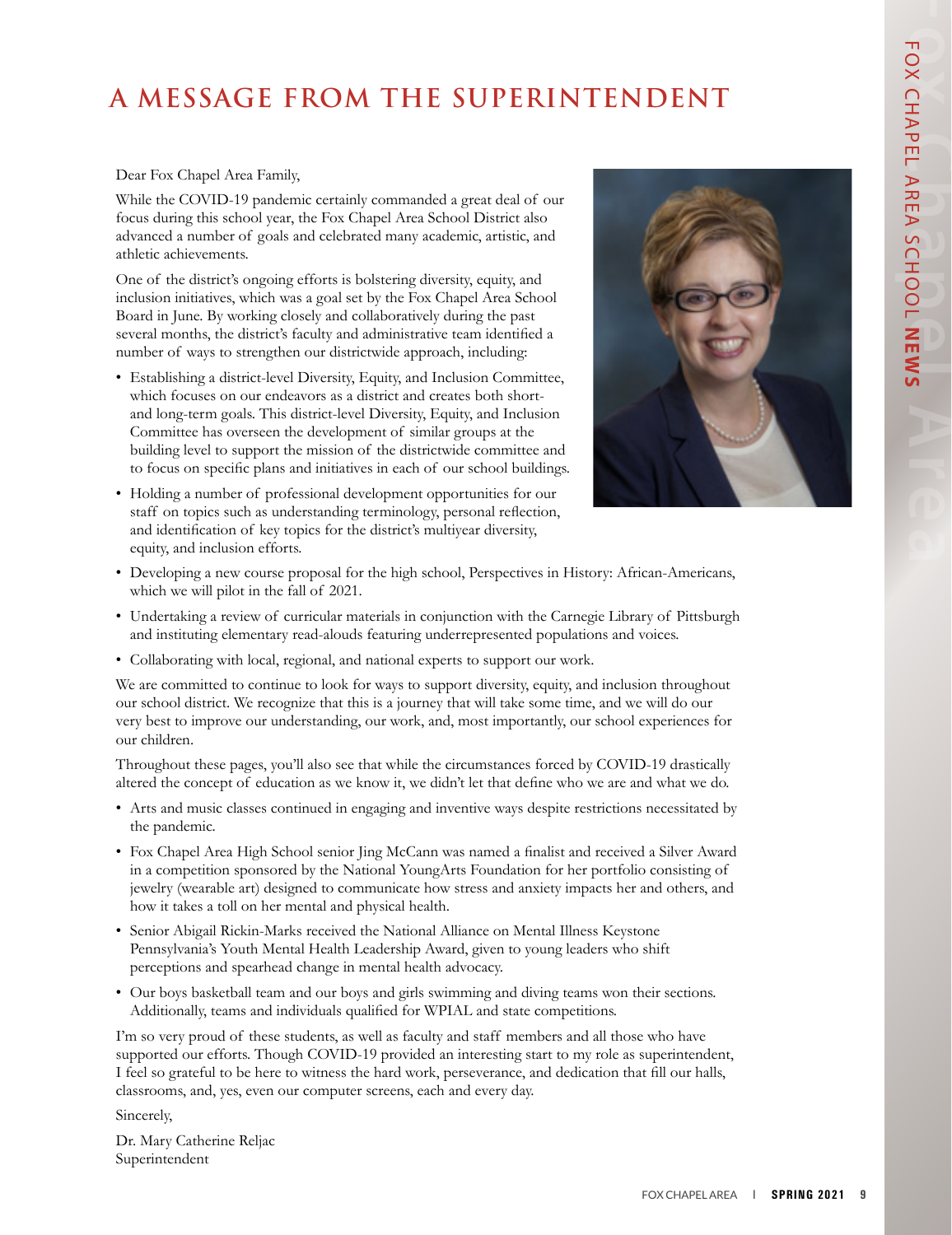## **A MESSAGE FROM THE SUPERINTENDENT**

#### Dear Fox Chapel Area Family,

Now that the 2020-2021 school year is over, I can finally say: We made it! Truly, what made all the difference is the spirit of collaboration that the entire Fox Chapel Area family showed during the past year. Everyone working together allowed us to return to school, to stay safe while we were there, and to remain in classes during the year, whether it was in person or virtually.

We're also proud that our students, despite the adversity and obstacles that our school community had to overcome because of the pandemic, continued to achieve at high levels academically, artistically, and athletically. We didn't just "get through." We learned new things. We were resilient. We did what we didn't think was possible.

In reflecting on our school year, I remain so very grateful for all of you. This school year would not have been possible without every member of the Fox Chapel Area team working together while keeping our students' needs at the center.

Though it's impossible to personally acknowledge the efforts of everyone involved, I'd like to point out our teachers' tireless efforts to design and implement learning experiences to help our students to achieve, often in entirely new ways and through constantly changing conditions, as well as our school counselors' managing of instructional model shifts and supporting the social and emotional needs of our students (and of our staff as well). Also, thank you to our school nurses for using their expertise to guide our planning, their caring nature to manage cases, their contact tracing skills, and for answering countless questions from concerned individuals.

We also appreciate the efforts of our district's unsung heroes, such as our custodians, maintenance staff, food service workers, police officers, bus drivers, and administrative assistants for their work in keeping our buildings safe and clean, making sure the members of our school community were well fed, and meeting the other critical needs of our staff and students.

Although I did not expect that during my first year as a superintendent I would be leading during an unprecedented health, educational, and social crisis, I learned long ago that one does not always control the context. Instead of dwelling on what we could not do this year, we creatively figured out what we could do, and then we did it. I am honored to be part of this community and am #FCProud of the entire Fox Chapel Area team.

I wish all of you a restful summer and look forward to our future together!

Sincerely,

Dr. Mary Catherine Reljac Superintendent



*We didn't just "get through." We learned new things. We were resilient. We did what we didn't think was possible.*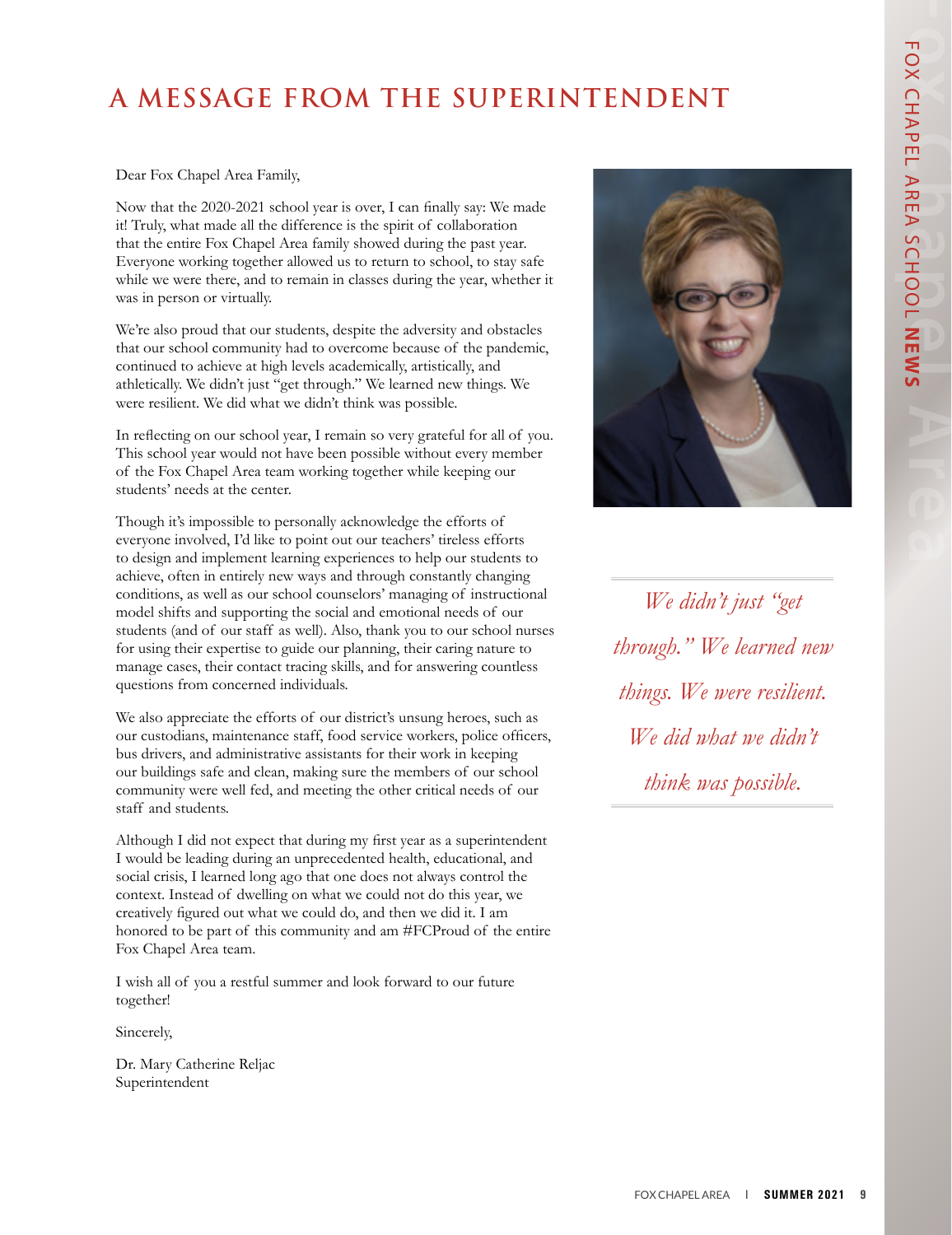### **Message from the Superintendent**

Dear Fox Chapel Area Community,

As you look through our 2020-2021 State of the Schools report on the following pages, you will see many accomplishments by Fox Chapel Area School District students and staff members. While we are grateful as a district to celebrate these types of accolades on an annual basis, these recognitions reflect unprecedented diligence, perseverance, and tenacity.

Because of the COVID-19 pandemic, our 2020-2021 school year was like no other before it. Our students and staff were forced to overcome unforeseen adversity every day. In the great Fox Chapel Area tradition, we didn't just finish the daily tasks before us. We persevered.

The academic, artistic, and athletic accomplishments that you are about to see would not have been possible without the cooperation and partnership of our entire school community — our students, families, staff, school board, and our residents. In ways both large and small, you contributed to our efforts to keep our students in school for in-person instruction, allowing them to grow and learn, and affording them some much-needed normalcy during a challenging time.

As we celebrate these successes, we're also looking ahead. One of the greatest lessons we learned during the 2020-2021 school year is that, truly, we are better together. We have adopted that as a mantra for this school year. As we work in the coming months to reconnect with one another and reimagine where we want to go, we pause to take one more look at where we've been. I hope that you are as #FCProud as I am!

Sincerely, **Positive High School Athletes'**

Dr. Mary Catherine Reljac Superintendent 201. Wary vinner Poster. Poster